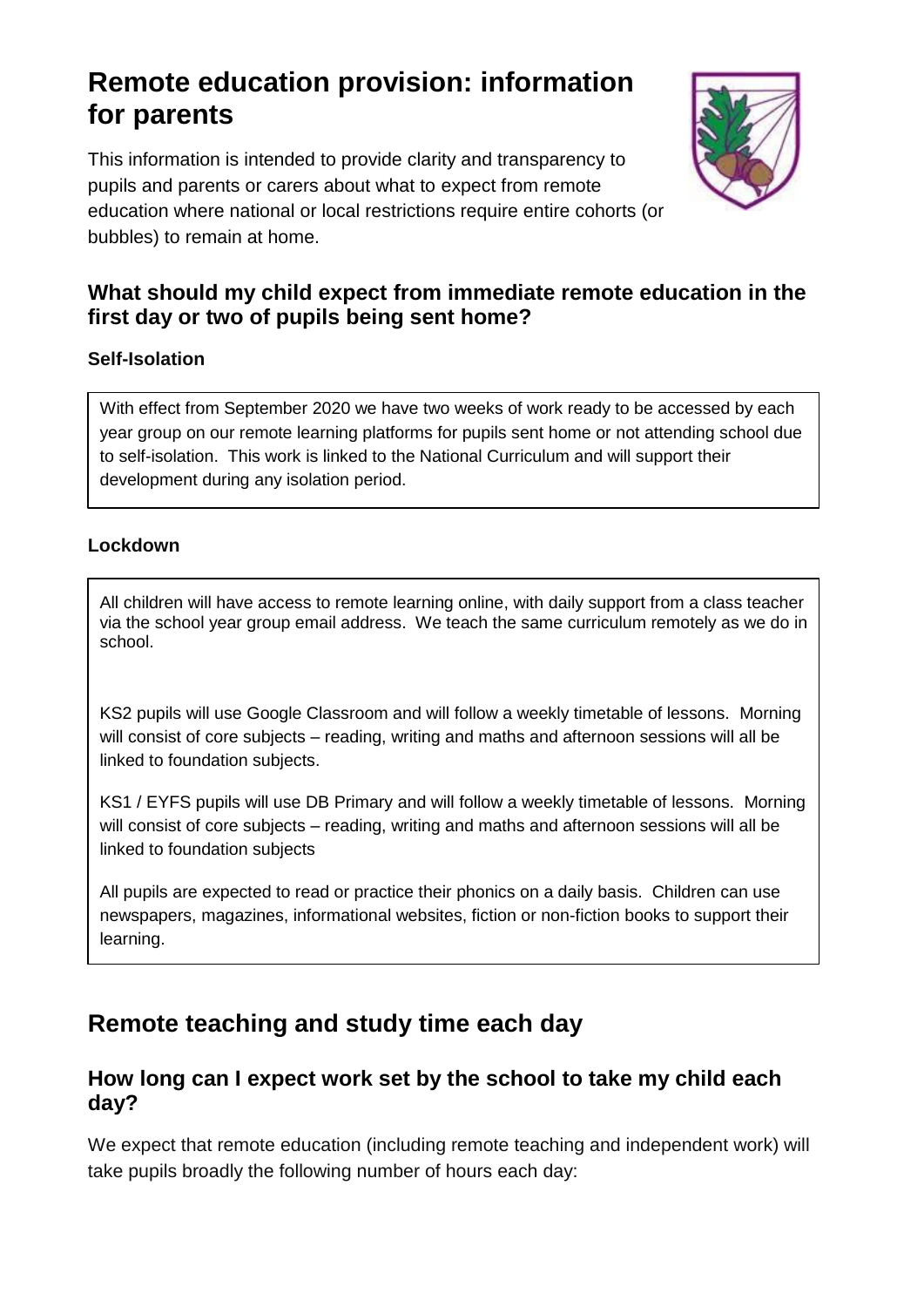| Key Stage 1 | DfE recommendations are that pupils will<br>achieve 3 hours a day. |
|-------------|--------------------------------------------------------------------|
| Key Stage 2 | DfE recommendations are that pupils will<br>achieve 4 hours a day. |

## **Accessing remote education**

#### **How will my child access any online remote education you are providing?**

Each child will need access to a laptop or iPad to carry out their learning. If these are not available at home please contact the school office to apply to loan a laptop.

- KS2 pupils will use Google Classroom for lessons
- KS1 and EYFS pupils will use DB Primary for lessons

Each child has a username and password to access these sites. If you do not have these then please contact your Year group teacher via the year group email address.

| Nursery: nursery@oakview.herts.sch.uk     | Year 3: year3@oakview.herts.sch.uk |
|-------------------------------------------|------------------------------------|
| Reception: reception@oakview.herts.sch.uk | Year 4: year4@oakview.herts.sch.uk |
| Year 1: year1@oakview.herts.sch.uk        | Year 5: year5@oakview.herts.sch.uk |
| Year 2: year2@oakview.herts.sch.uk        | Year 6: year6@oakview.herts.sch.uk |

### **If my child does not have digital or online access at home, how will you support them to access remote education?**

We recognise that some pupils may not have suitable online access at home. We take the following approaches to support those pupils to access remote education: .

- In school we have additional devices that we can offer to families during these difficult times. If you wish to apply for a school laptop, please contact the school office.
- In addition to this, school will produce a physical 'pack' for every child to support them during a lockdown period. Within the pack there will be a literacy workbook, a maths workbook, a topic book and a colouring book.
- Children with an EHCP or other additional needs will be sent home personalised work by the SENDCO.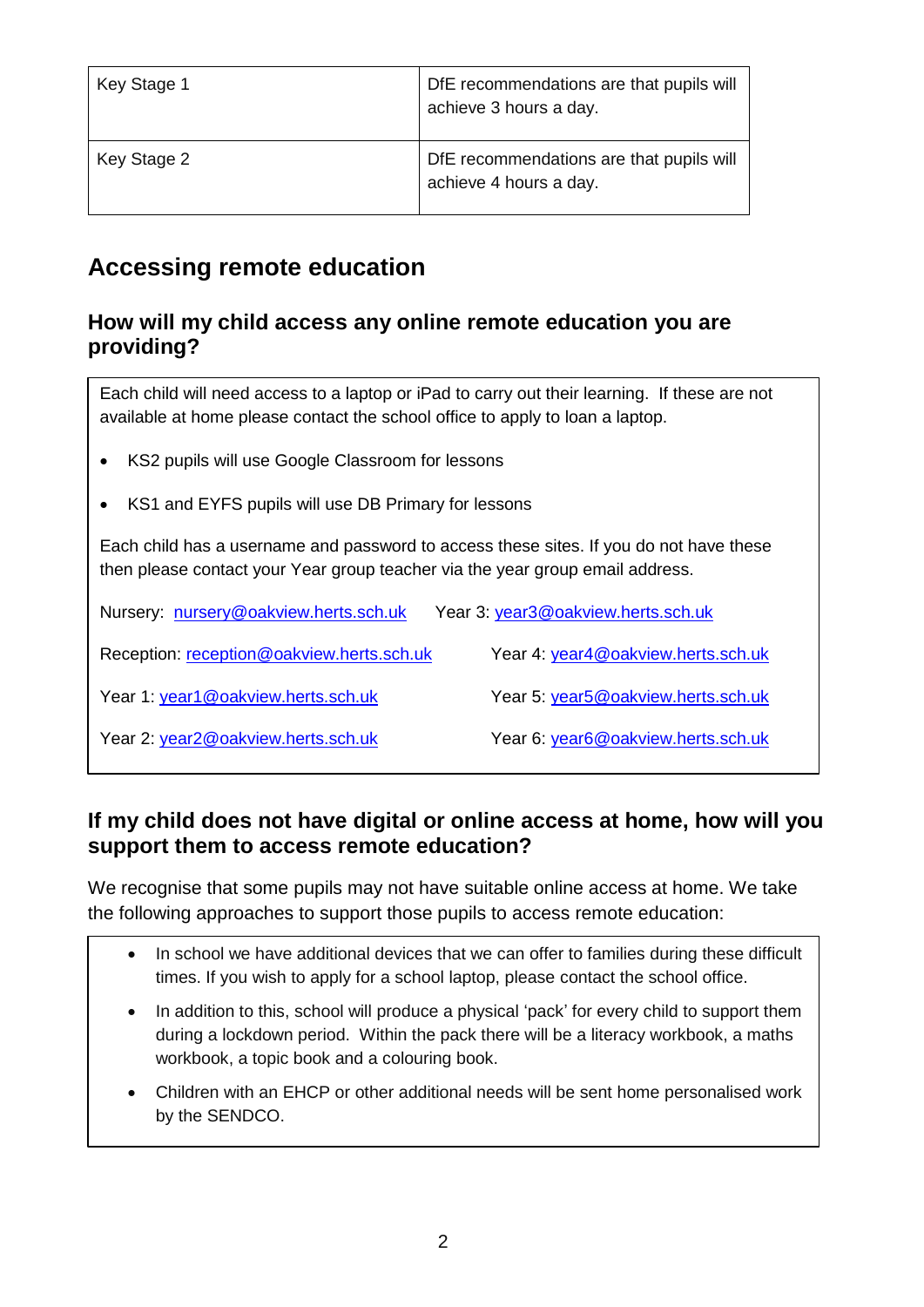### **How will my child be taught remotely?**

We use a combination of the following approaches to teach pupils remotely:

Remote teaching approaches at Oak View:

- KS2 Google Classroom lessons which are pre-recorded with attached tasks to complete
- KS1/EYFS DB Primary Classroom lessons which are pre-recorded with attached tasks to complete
- recorded teaching (e.g. Oak National Academy lessons, video/audio recordings made by teachers)
- printed paper packs produced by teachers (e.g. workbooks, worksheets)
- textbooks and reading books pupils have at home
- commercially available websites supporting the teaching of specific subjects or areas, including video clips or sequences
- long-term project work and/or internet research activities

#### **Engagement and Feedback**

#### **How will you check whether my child is engaging with their work and how will I be informed if there are concerns?**

- Work will be published every morning at 9am, with a welcome email from one of the year group teachers. The teacher will again email at 12.30pm to check in on the children and give guidance if required.
- Additional to the education support, each child will have a personal email / check in with the year group teacher each week on either Google Classroom or DB Primary. This is to check on their welfare, ask how work is going and in general a touch base support tool.
- If the school has a concern over a pupils' engagement personal phone calls or home visits will take place to ensure the welfare and safeguarding of the child.

#### **How will you assess my child's work and progress?**

Feedback can take many forms and may not always mean extensive written comments for individual children. For example, whole-class feedback or quizzes marked automatically via digital platforms are also valid and effective methods, amongst many others. Our approach to feeding back on pupil work is as follows: